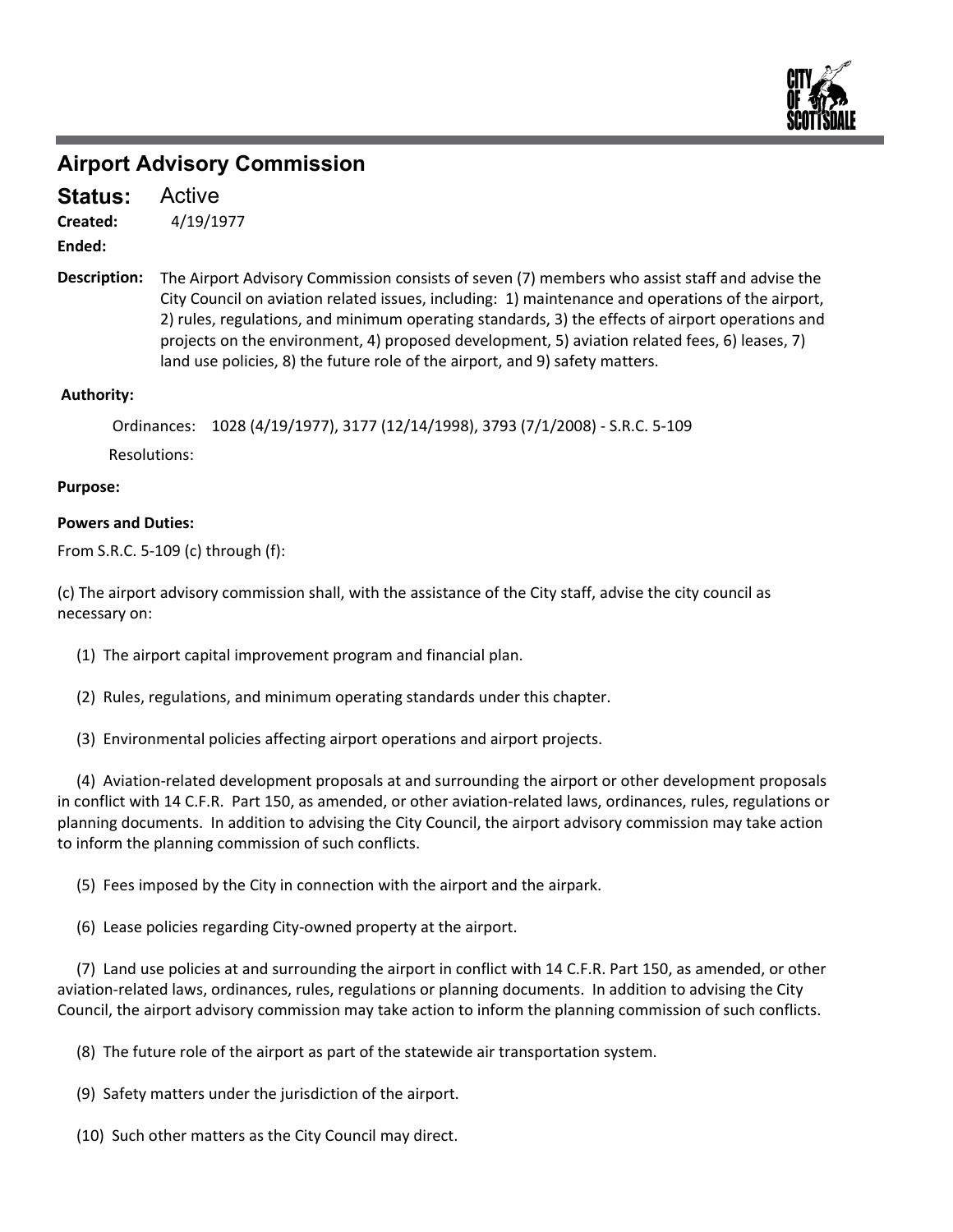(d) At the request of the City Council, the airport advisory commission shall submit a written report regarding airport activities.

(e) The airport advisory commission shall perform such other duties as are imposed on the airport advisory commission by this chapter.

(f) The City Council shall have the right and prerogative to initiate review of any decision of the airport advisory commission and shall uphold, modify, or overrule said decision.

#### **Bylaws:**

Bylaws were adopted by the Commission on October 1, 1982 and amended in July 1991, July 1997, August 1999, September 2001, January 2009, February 2011, March 2015 and March 2016. The November 14, 2009 meeting minutes indicate approval of bylaw amendments that would become effective February 11, 2009. The Commission amended its Rules and Procedures in June 1997, December 2011, March 2015, March 2016

#### **Bylaws Provisions:**

Organization: elections, officers, vacancies, committees, legal counsel

Clarification of meeting times, locations,procedures quorum, member attendance, public comment, presentations, time limitations, agenda items, conflict of interest, abstention

Official records: definition, recording of vote, retention of files, public record

Rules and amendments: Robert's Rules of Order, written communications, interpretation and conflict

Absences (Ordinance No. 1028, Bylaws): If a regular member is absent for four consecutive meetings, the member's office shall be automatically vacated and a new member shall be appointed by Council. The Council may remove any member of the Airport Advisory Commission with or without cause.

**Bylaws Link:** http://www.scottsdaleaz.gov/Assets/ScottsdaleAZ/Boards/bylaws/Airport+Advisory+Commission. pdf

#### **Notes:**

On April 19, 1977, the Council adopted Ordinance 1028 establishing the commission and voted unanimously to appoint the first commissioners. On August 19, 1991, the Council adoped Resolution 3440 combining the Noise Compatibility Committee into the Airport Advisory Commission.

**Associated Boards:** Noise Abatement Committee; Noise Compatibility Committee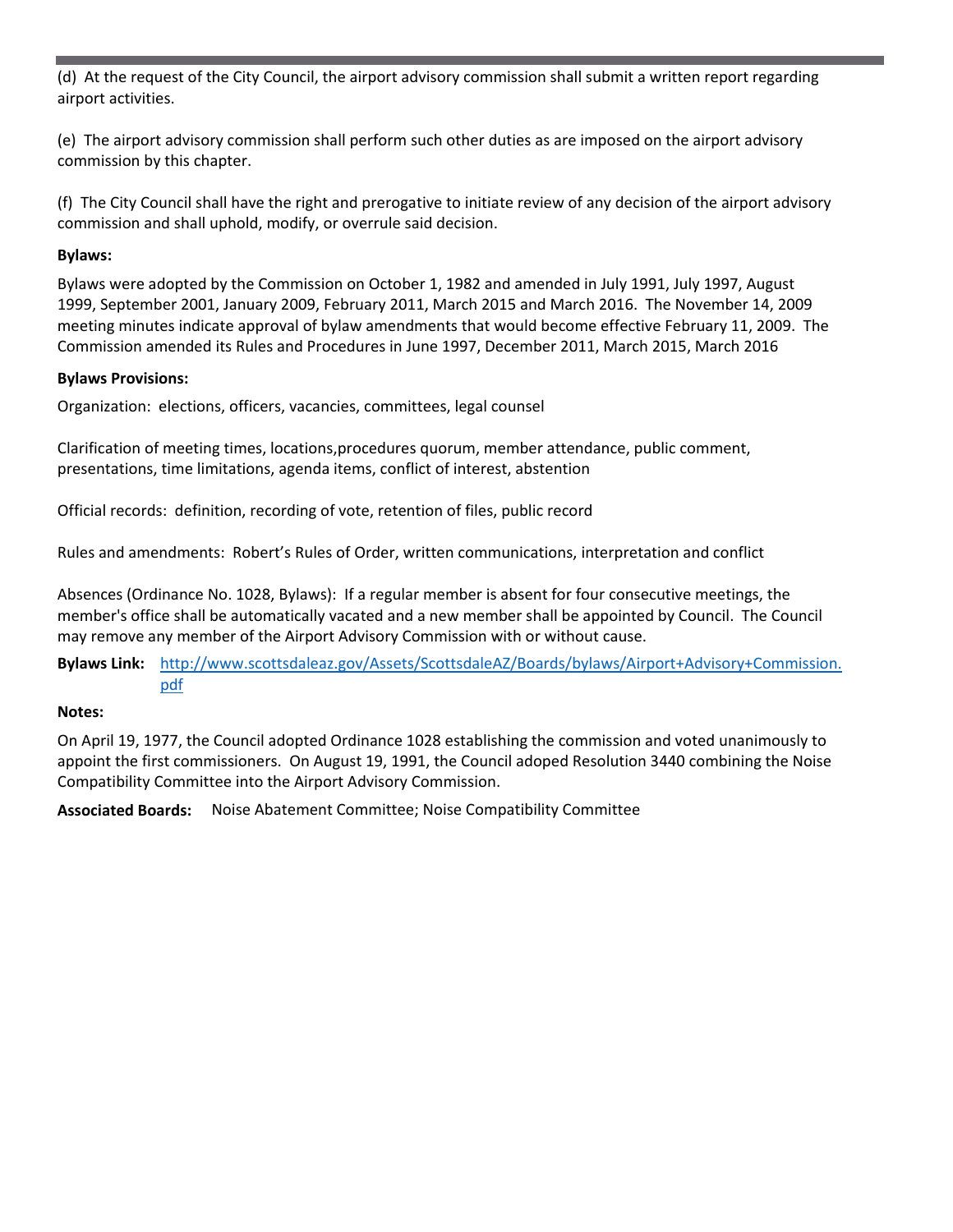| Airport Advisory Commission                |                |                 |               |
|--------------------------------------------|----------------|-----------------|---------------|
| <b>Membership Report</b>                   | Date Appointed | Term Begin Date | Term End Date |
| Laurance "Larry" Bernosky - Current Member | 9/12/2017      | 9/20/2017       | 9/20/2020     |
|                                            | 10/6/2020      | 10/6/2020       | 10/6/2023     |
| John Berry - Current Member                | 9/13/2016      | 9/21/2016       | 9/21/2019     |
|                                            | 10/15/2019     | 10/15/2019      | 10/15/2022    |
| Ken Casey - Current Member                 | 9/21/2010      | 9/21/2010       | 9/21/2013     |
|                                            | 9/10/2013      | 9/21/2013       | 9/21/2016     |
|                                            | 3/2/2021       | 3/2/2021        | 3/2/2024      |
| Cory Little - Current Member               | 9/13/2016      | 9/13/2016       | 9/13/2019     |
|                                            | 10/15/2019     | 10/15/2019      | 10/15/2022    |
| <b>Charles McDermott - Current Member</b>  | 2/18/2020      | 2/18/2020       | 2/18/2023     |
| Peter Mier - Current Member                | 10/6/2020      | 10/6/2020       | 10/6/2023     |
| Rick Milburn - Current Member              | 10/6/2020      | 10/6/2020       | 10/6/2023     |
|                                            |                |                 |               |
| Elaine Arena                               | 3/4/1997       | 3/4/1997        | 3/1/2000      |
| William Arthur                             | 4/19/1977      | 4/19/1977       | 6/30/1980     |
|                                            | 7/1/1980       | 7/1/1980        | 7/1/1983      |
| Sean Asmus                                 | 9/20/2005      | 9/20/2005       | 9/20/2008     |
| <b>Bob Bamford</b>                         | 4/19/1977      | 4/19/1977       | 8/7/1979      |
|                                            | 8/7/1979       | 8/7/1979        | 8/7/1982      |
|                                            | 7/27/1982      | 8/7/1982        | 8/1/1985      |
| Joan Bell                                  | 11/19/1995     | 11/19/1995      | 12/1/1988     |
| <b>Marshall Benedict</b>                   | 7/21/1981      | 7/21/1981       | 11/6/1984     |
|                                            | 11/6/1984      | 11/6/1984       | 11/6/1987     |
| William Bergdoll                           | 6/24/2008      | 9/20/2008       | 9/20/2011     |
|                                            | 9/13/2011      | 9/20/2011       | 9/20/2014     |
| John "Brad" Berry                          | 9/9/2014       | 9/20/2014       | 9/20/2017     |
|                                            | 9/12/2017      | 9/20/2017       | 10/6/2020     |
| David Black                                | 6/21/1983      | 6/21/1983       | 6/21/1986     |
|                                            | 6/17/1986      | 6/21/1986       | 7/1/1989      |
| <b>Gunnar Buzzard</b>                      | 6/24/2008      | 6/24/2008       | 6/24/2011     |
|                                            | 5/17/2011      | 6/24/2011       | 6/24/2014     |
| <b>Bo Calbert</b>                          | 10/14/2008     | 12/12/2008      | 4/13/2010     |
| Ken Casey                                  | 3/2/2021       | 3/2/2021        | 3/2/2024      |
| Tom Cavanagh                               | 7/16/1996      | 7/16/1996       | 8/16/1999     |
|                                            | 8/16/1999      | 8/16/1999       | 9/1/2002      |
| John Celigoy                               | 6/17/2014      | 6/24/2014       | 6/24/2017     |
|                                            | 6/27/2017      | 6/27/2017       | 10/6/2020     |
| Michele Conley                             | 5/15/2001      | 5/15/2001       | 5/15/2004     |
| Anthony Cosentino                          | 4/19/1977      | 4/19/1977       | 7/5/1978      |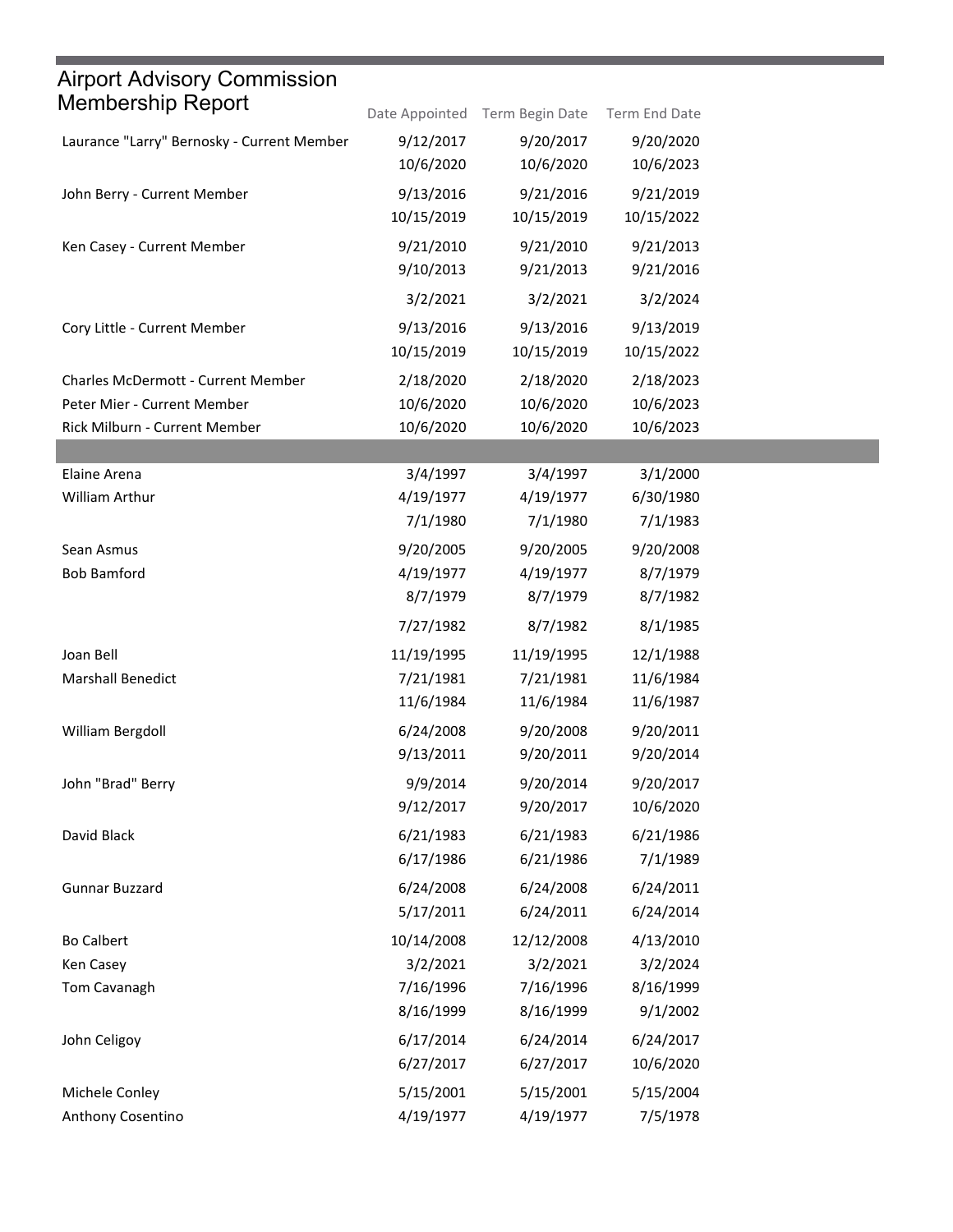## Airport Advisory Commission

ш

| Membership Report      |            | Date Appointed Term Begin Date | Term End Date |
|------------------------|------------|--------------------------------|---------------|
|                        | 7/5/1978   | 7/5/1978                       | 7/7/1981      |
|                        | 7/7/1981   | 7/7/1981                       | 11/6/1984     |
|                        | 11/6/1984  | 11/6/1984                      | 11/6/1987     |
| Mike Darrow            | 12/21/1982 | 12/21/1982                     | 1/7/1986      |
|                        | 1/7/1986   | 1/7/1986                       | 1/7/1989      |
| Larry Desanto          | 2/15/1994  | 2/15/1994                      | 3/1/1997      |
| Michael Goode          | 7/7/2010   | 7/7/2010                       | 7/7/2013      |
|                        | 6/18/2013  | 7/7/2013                       | 7/7/2016      |
| Col. G. C. Greenfield  | 4/19/1977  | 4/19/1977                      | 7/5/1978      |
|                        | 7/5/1978   | 7/5/1978                       | 7/7/1981      |
|                        | 7/7/1981   | 7/7/1981                       | 7/7/1984      |
| Jeannette Griswold     | 2/19/1991  | 2/19/1991                      | 3/1/1994      |
|                        | 2/15/1994  | 3/1/1994                       | 3/1/1997      |
| Tom Guilfoy            | 12/9/2002  | 12/9/2002                      | 12/12/2005    |
|                        | 12/12/2005 | 12/12/2005                     | 12/12/2008    |
| James Henry            | 4/19/1977  | 4/19/1977                      | 6/30/1980     |
| Robert Hobbi           | 1/10/2012  | 1/10/2012                      | 1/10/2015     |
|                        | 2/17/2015  | 2/17/2015                      | 2/17/2018     |
| Robert Howard          | 12/4/1984  | 12/4/1984                      | 1/5/1988      |
|                        | 1/5/1988   | 1/5/1988                       | 11/1/1991     |
| Elizabeth "Liz" Kaplan | 1/23/2018  | 2/17/2018                      | 2/17/2021     |
| James Keeley           | 4/4/1989   | 4/4/1989                       | 4/1/1992      |
|                        | 2/18/1992  | 4/1/1992                       | 3/1/1995      |
| <b>Betty Kjellberg</b> | 2/15/1994  | 3/1/1994                       | 3/4/1997      |
|                        | 3/4/1997   | 3/4/1997                       | 3/1/2000      |
| Pete Klute             | 2/3/1987   | 2/3/1987                       | 5/15/1990     |
|                        | 5/15/1990  | 5/15/1990                      | 6/1/1993      |
| John Knudsen           | 4/1/1997   | 4/1/1997                       | 4/4/2000      |
|                        | 4/4/2000   | 4/4/2000                       | 4/1/2003      |
| Donald Lagesse         | 3/4/1980   | 3/4/1980                       | 3/4/1983      |
| Al Lasater             | 3/21/1995  | 3/21/1995                      | 4/7/1998      |
|                        | 4/7/1998   | 4/7/1998                       | 4/1/2001      |
| Robert Lord            | 5/15/1990  | 5/15/1990                      | 6/22/1993     |
|                        | 6/22/1993  | 6/22/1993                      | 7/1/1996      |
| <b>Bill Mack</b>       | 8/17/1999  | 8/17/1999                      | 9/9/2002      |
|                        | 9/9/2002   | 9/9/2002                       | 9/1/2005      |
| <b>Fred Madanick</b>   | 3/17/2003  | 3/17/2003                      | 3/21/2006     |
|                        | 3/21/2006  | 3/21/2006                      | 2/11/2008     |
| S. Craig Marshall      | 4/15/1980  | 4/15/1980                      | 3/15/1983     |